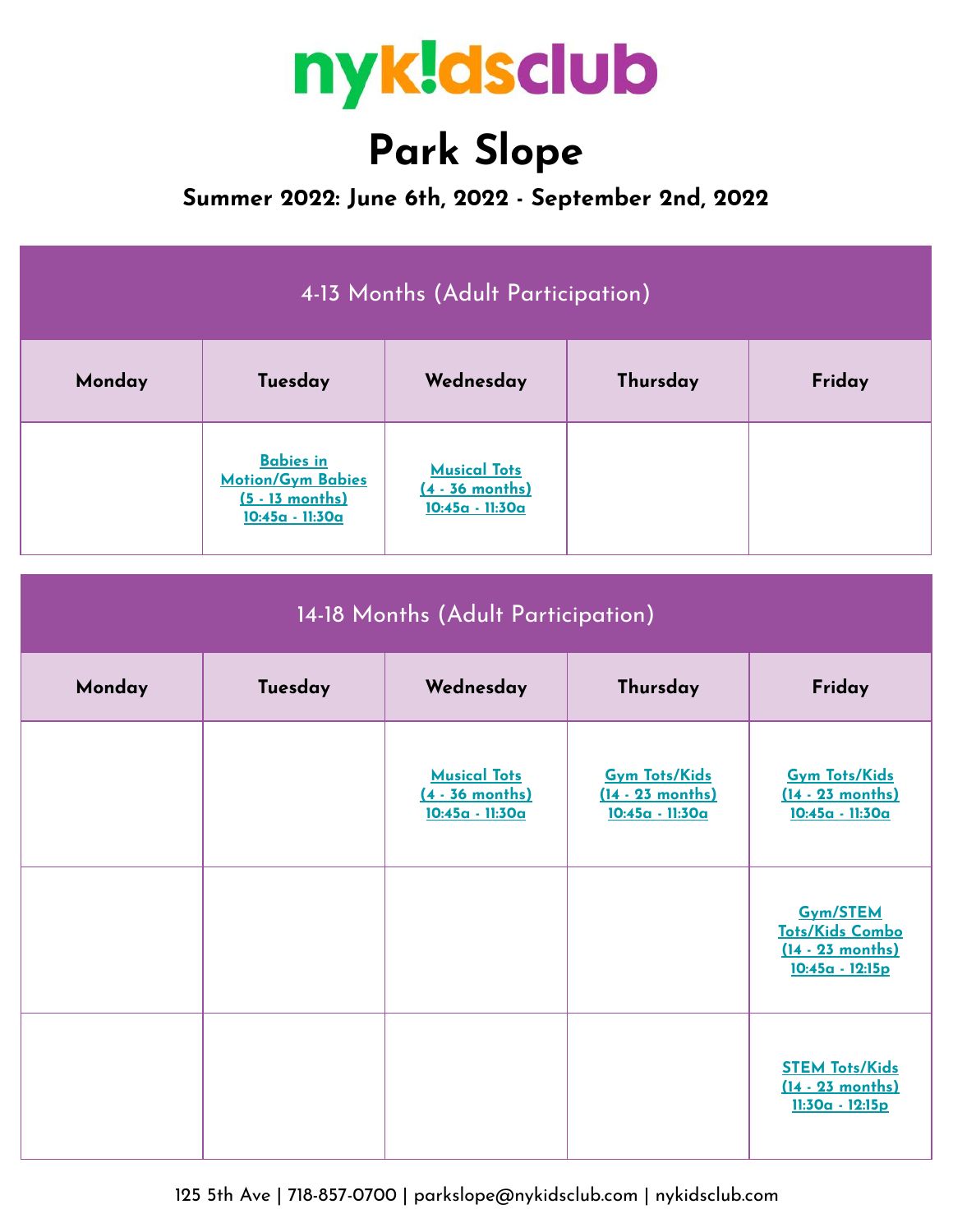| 19-23 Months (Adult Participation)                                                     |                                                                        |                                                                     |                                                                 |                                                                                            |  |
|----------------------------------------------------------------------------------------|------------------------------------------------------------------------|---------------------------------------------------------------------|-----------------------------------------------------------------|--------------------------------------------------------------------------------------------|--|
| Monday                                                                                 | Tuesday                                                                | Wednesday                                                           | Thursday                                                        | Friday                                                                                     |  |
| <b>Gym Kids/Jrs</b><br>$(19 - 36$ months)<br>10:45a - 11:30a                           | <b>Sports Kids/Jrs</b><br>$(19 - 36$ months)<br><u> 12:15p - 1:00p</u> | <b>Musical Tots</b><br>$(4 - 36$ months)<br><u> 10:45a - 11:30a</u> | <b>Gym Tots/Kids</b><br>$(14 - 23$ months)<br>$10:45a - 11:30a$ | Gym Tots/Kids (14 -<br>23 months)<br>10:45a - 11:30a                                       |  |
| <b>Gym/STEM</b><br>Kids/Juniors Combo<br>$(19 - 36$ months)<br><u> 10:45a - 12:15p</u> |                                                                        |                                                                     | <b>STEM Kids/Jrs</b><br>$(19 - 36$ months)<br>$3:45p - 4:30p$   | <b>Gym/STEM</b><br><b>Tots/Kids Combo</b><br>$(14 - 23$ months)<br><u> 10:45a - 12:15p</u> |  |
| <b>STEM Kids/Jrs</b><br>$(19 - 36$ months)<br>$11:30a - 12:15p$                        |                                                                        |                                                                     |                                                                 | <b>STEM Tots/Kids</b><br>$(14 - 23$ months)<br>$11:30a - 12:15p$                           |  |
|                                                                                        |                                                                        |                                                                     |                                                                 |                                                                                            |  |
|                                                                                        |                                                                        |                                                                     |                                                                 |                                                                                            |  |
|                                                                                        |                                                                        |                                                                     |                                                                 |                                                                                            |  |

# 24-36 Months (Adult Participation)

| Monday                                                              | Tuesday                                                        | Wednesday                                                   | Thursday                                                      | Friday |
|---------------------------------------------------------------------|----------------------------------------------------------------|-------------------------------------------------------------|---------------------------------------------------------------|--------|
| <b>Gym Kids/Jrs</b><br>$(19 - 36$ months)<br>10:45a - 11:30a        | <b>Sports Kids/Jrs</b><br>$(19 - 36$ months)<br>12:15p - 1:00p | <b>Musical Tots</b><br>$(4 - 36$ months)<br>10:45a - 11:30a | <b>STEM Kids/Jrs</b><br>$(19 - 36$ months)<br>$3:45p - 4:30p$ |        |
| <b>STEM Kids/Jrs</b><br>(19 - 36 months)<br><u> 11:30a - 12:15p</u> |                                                                |                                                             |                                                               |        |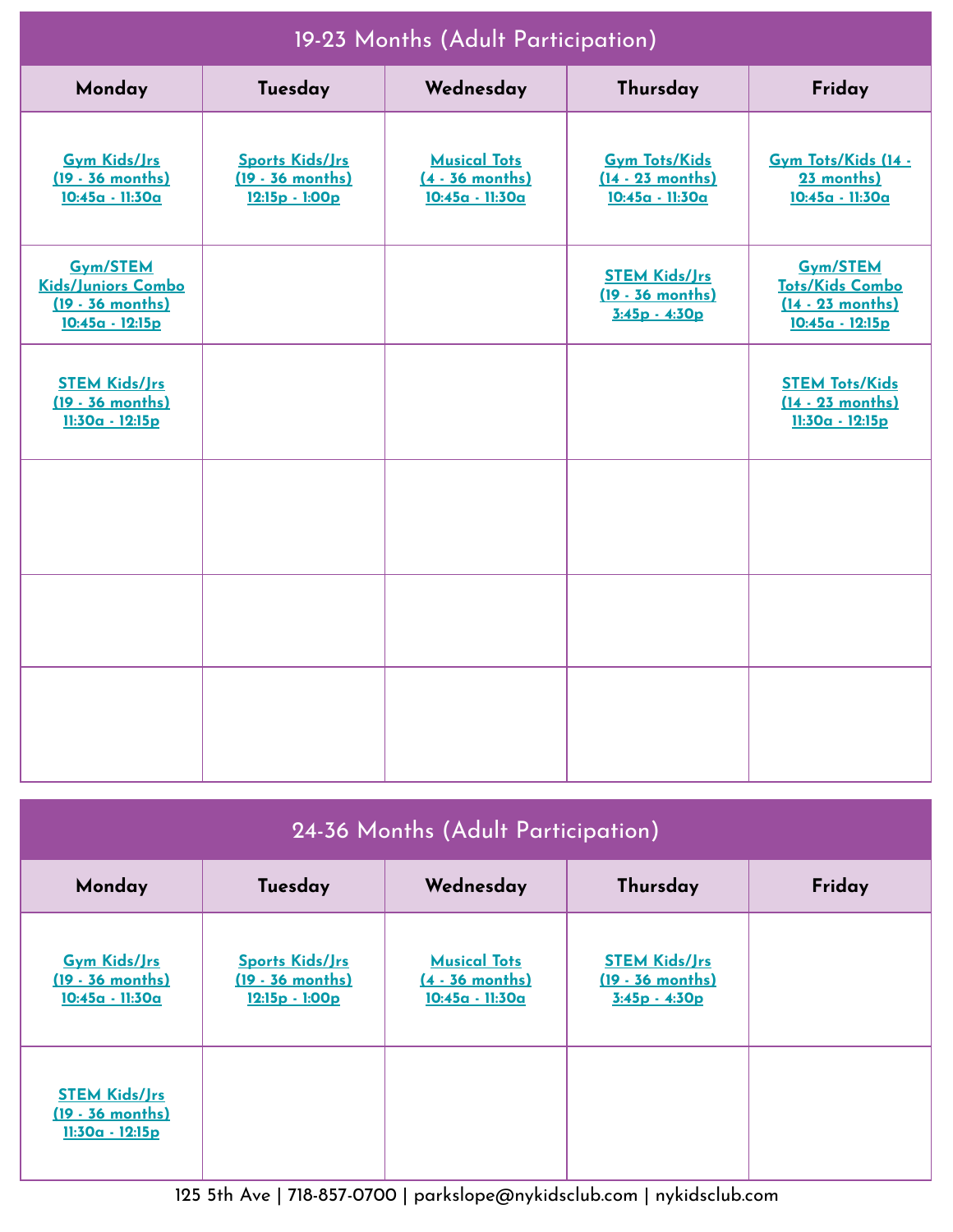| 3 - 5 Years (Independent Participation)                                  |                                                                                                  |                                                                            |                                                                                             |                                                                                           |
|--------------------------------------------------------------------------|--------------------------------------------------------------------------------------------------|----------------------------------------------------------------------------|---------------------------------------------------------------------------------------------|-------------------------------------------------------------------------------------------|
| Monday                                                                   | Tuesday                                                                                          | Wednesday                                                                  | Thursday                                                                                    | Friday                                                                                    |
| <b>Sports II/III</b><br>$(3.5 - 6.5 \text{ years})$<br>$1:15p - 2:00p$   | <b>Tumble &amp; Dance</b><br>11/111<br>$(3.5 - 6.5 \text{ years})$<br>$1:15p - 2:00p$            | <b>Gymnastics II/III</b><br>$(3.5 - 6.5 \text{ years})$<br>$1:15p - 2:00p$ | <b>Ultimate Fitness</b><br>11/111<br>$(3.5 - 6.5 \text{ years})$<br>$1:15p - 2:00p$         | <b>Gymnastics II/III</b><br>$(3.5 - 6.5 \text{ years})$<br>$1:15p - 2:00p$                |
| <b>Science</b><br><u>(3 - 5 years)</u><br>$2:15p - 3:00p$                | <b>Story Creation &amp;</b><br><b>Illustration</b><br>$(3 - 5 \text{ years})$<br>$2:15p - 3:00p$ | <b>World Art</b><br><u>(3 - 5 years)</u><br>$2:15p - 3:00p$                | <b>History Adventures</b><br><u>(3 - 5 years)</u><br>$2:15p - 3:00p$                        | <b>Architects &amp;</b><br><b>Engineers</b><br>$(3 - 5 \text{ years})$<br>$2:15p - 3:00p$ |
| <b>Gymnastics II/III</b><br>$(3.5 - 6.5 \text{ years})$<br>3:30p - 4:15p | <b>Ultimate Fitness</b><br>II/III<br>$(3.5 - 6.5 \text{ years})$<br>$3:30p - 4:15p$              | <b>Sports II/III</b><br><u>(3.5 - 6.5 years)</u><br>$3:30p - 4:15p$        | <b>Gymnastics II/III</b><br>$(3.5 - 6.5 \text{ years})$<br><u> 3:30p - 4:15p</u>            | <b>Tumble &amp; Dance</b><br>II/III<br>$(3.5 - 6.5 \text{ years})$<br>$3:30p - 4:15p$     |
| <b>Famous Artists</b><br><u>(3 - 5 years)</u><br><u>4:45p - 5:30</u>     | <b>History Adventures</b><br>$(3 - 5 \text{ years})$<br><u>4:45p - 5:30p</u>                     | <b>Science</b><br><u>(3 - 5 years)</u><br>$4:45p - 5:30p$                  | <b>Architects &amp;</b><br><b>Engineers</b><br><u>(3 - 5 years)</u><br><u>4:30p - 5:15p</u> | <b>World Art</b><br><u>(3.5 - 5 years)</u><br>$4:45p - 5:30p$                             |

| 5+ Years (Independent Participation)                                     |                                                                                               |                                                                            |                                                                                             |                                                                                              |
|--------------------------------------------------------------------------|-----------------------------------------------------------------------------------------------|----------------------------------------------------------------------------|---------------------------------------------------------------------------------------------|----------------------------------------------------------------------------------------------|
| Monday                                                                   | Tuesday                                                                                       | Wednesday                                                                  | Thursday                                                                                    | Friday                                                                                       |
| <b>Sports II/III</b><br>$(3.5 - 6.5 \text{ years})$<br>$1:15p - 2:00p$   | <b>Tumble &amp; Dance</b><br>11/111<br>$(3.5 - 6.5 \text{ years})$<br>$1:15p - 2:00p$         | <b>Gymnastics II/III</b><br>$(3.5 - 6.5 \text{ years})$<br>$1:15p - 2:00p$ | <b>Ultimate Fitness</b><br>II/III<br>$(3.5 - 6.5 \text{ years})$<br>$1:15p - 2:00p$         | <b>Gymnastics II/III</b><br><u>(3.5 - 6.5 years)</u><br>$1:15p - 2:00p$                      |
| <b>Science</b><br><u>(3 - 5 years)</u><br>$2:15p - 3:00p$                | <b>Story Creation &amp;</b><br><b>Illustration</b><br><u>(3 - 5 vears)</u><br>$2:15p - 3:00p$ | <b>World Art</b><br><u>(3 - 5 years)</u><br>$2:15p - 3:00p$                | <b>History Adventures</b><br><u>(3 - 5 vears)</u><br>$2:15p - 3:00p$                        | <b>Architects &amp;</b><br><b>Engineers</b><br><u>(3 - 5 vears)</u><br>$2:15p - 3:00p$       |
| <b>Gymnastics II/III</b><br>$(3.5 - 6.5 \text{ years})$<br>3:30p - 4:15p | <b>Ultimate Fitness</b><br>II/III<br>$(3.5 - 6.5 \text{ years})$<br>$3:30p - 4:15p$           | <b>Sports II/III</b><br>$(3.5 - 6.5$ years)<br>$3:30p - 4:15p$             | <b>Gymnastics II/III</b><br>$(3.5 - 6.5 \text{ years})$<br><u>3:30p - 4:15p</u>             | <b>Tumble &amp; Dance</b><br><u>II/III</u><br>$(3.5 - 6.5 \text{ years})$<br>$3:30p - 4:15p$ |
| <b>Famous Artists</b><br><u>(3 - 5 years)</u><br><u>4:45p - 5:30</u>     | <b>History Adventures</b><br><u>(3 - 5 years)</u><br><u>4:45p - 5:30p</u>                     | <b>Science</b><br><u>(3 - 5 years)</u><br>$4:45p - 5:30p$                  | <b>Architects &amp;</b><br><b>Engineers</b><br><u>(3 - 5 years)</u><br><u>4:30p - 5:15p</u> | <b>World Art</b><br><u>(3.5 - 5 years)</u><br><u>4:45p - 5:30p</u>                           |